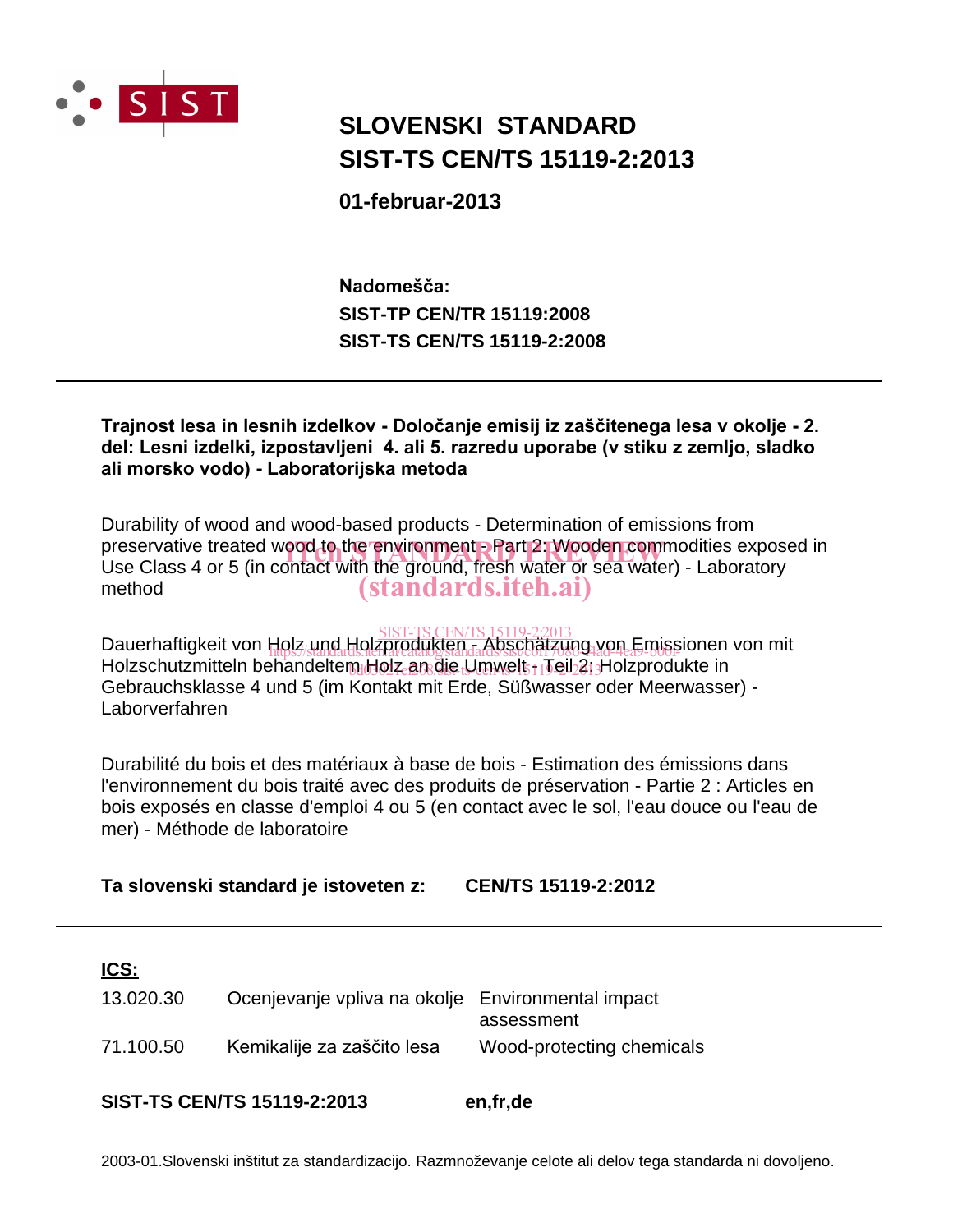# iTeh STANDARD PREVIEW (standards.iteh.ai)

SIST-TS CEN/TS 15119-2:2013 https://standards.iteh.ai/catalog/standards/sist/c6f17086-f4ad-4ea9-b00fbd03021ef268/sist-ts-cen-ts-15119-2-2013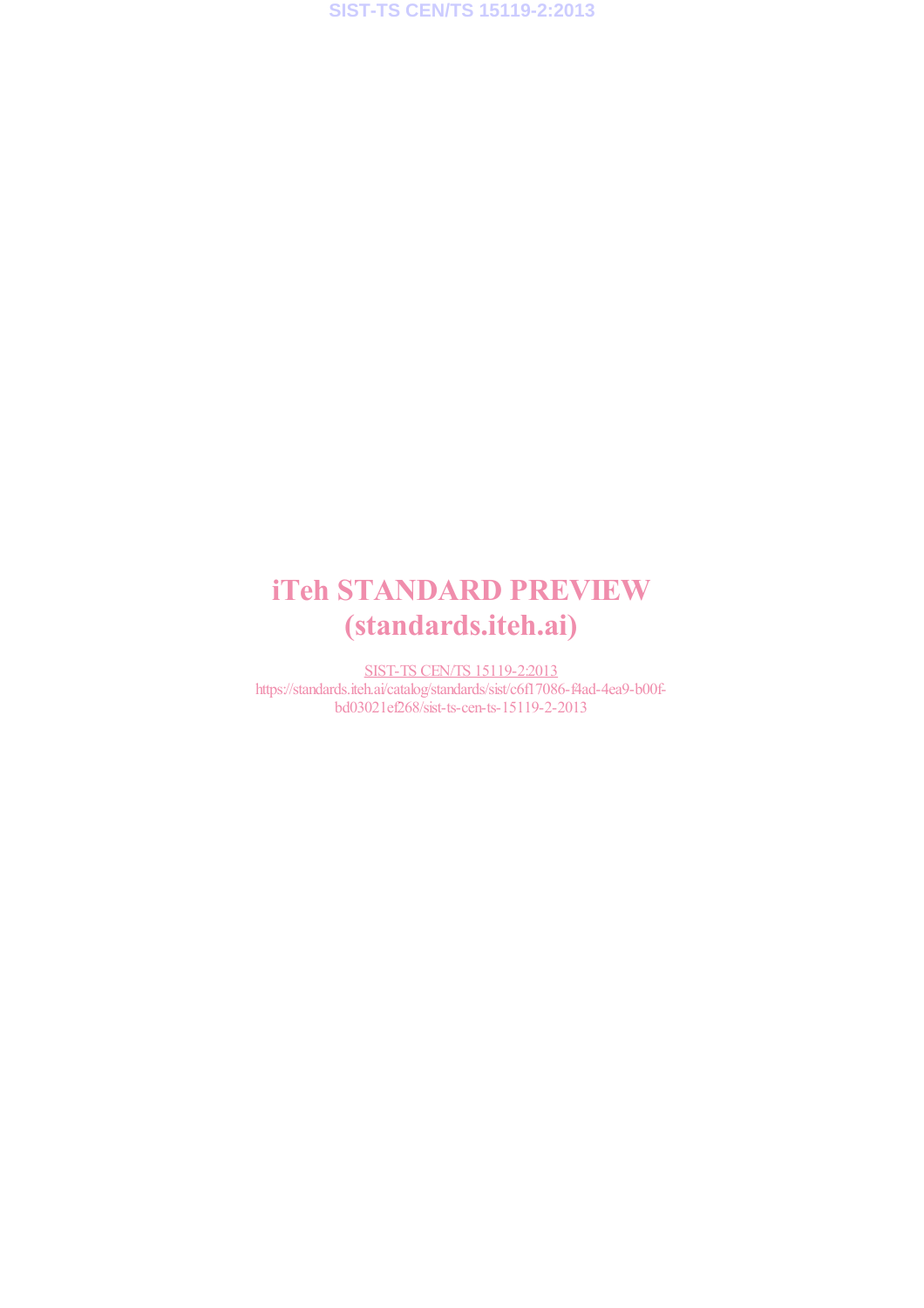#### **SIST-TS CEN/TS 15119-2:2013**

# TECHNICAL SPECIFICATION SPÉCIFICATION TECHNIQUE TECHNISCHE SPEZIFIKATION

# **CEN/TS 15119-2**

October 2012

ICS 13.020.30; 71.100.50 Supersedes CEN/TR 15119:2005, CEN/TS 15119-2:2008

English Version

 Durability of wood and wood-based products - Determination of emissions from preservative treated wood to the environment - Part 2: Wooden commodities exposed in Use Class 4 or 5 (in contact with the ground, fresh water or sea water) - Laboratory method

Durabilité du bois et des matériaux à base de bois - Estimation des émissions dans l'environnement du bois traité avec des produits de préservation - Partie 2 : Articles en bois exposés en classe d'emploi 4 ou 5 (en contact avec le sol, l'eau douce ou l'eau de mer) - Méthode de laboratoire

 Dauerhaftigkeit von Holz und Holzprodukten - Abschätzung von Emissionen von mit Holzschutzmitteln behandeltem Holz an die Umwelt - Teil 2: Holzprodukte in Gebrauchsklasse 4 und 5 (im Kontakt mit Erde, Süßwasser oder Meerwasser) - Laborverfahren

## iTeh STANDARD PREVIEW

This Technical Specification (CEN/TS) was approved by CEN on 30 July 2012 for provisional application.

The period of validity of this CEN/TS is limited initially to three years. After two years the members of CEN will be requested to submit their comments, particularly on the question whether the CEN/TS can be converted into a European Standard.

CEN members are required to announce the existence of this den *information* of the same way as for an EN and to make the CEN/TS available promptly at national level in an appropriate form. It is permissible to keep conflicting national standards in force (in parallel to the CEN/TS) until the final decision about the possible conversion of the CEN/TS into an EN is reached.

CEN members are the national standards bodies of Austria, Belgium, Bulgaria, Croatia, Cyprus, Czech Republic, Denmark, Estonia, Finland, Former Yugoslav Republic of Macedonia, France, Germany, Greece, Hungary, Iceland, Ireland, Italy, Latvia, Lithuania, Luxembourg, Malta, Netherlands, Norway, Poland, Portugal, Romania, Slovakia, Slovenia, Spain, Sweden, Switzerland, Turkey and United Kingdom.



EUROPEAN COMMITTEE FOR STANDARDIZATION COMITÉ EUROPÉEN DE NORMALISATION EUROPÄISCHES KOMITEE FÜR NORMUNG

**Management Centre: Avenue Marnix 17, B-1000 Brussels** 

© 2012 CEN All rights of exploitation in any form and by any means reserved worldwide for CEN national Members.

Ref. No. CEN/TS 15119-2:2012: E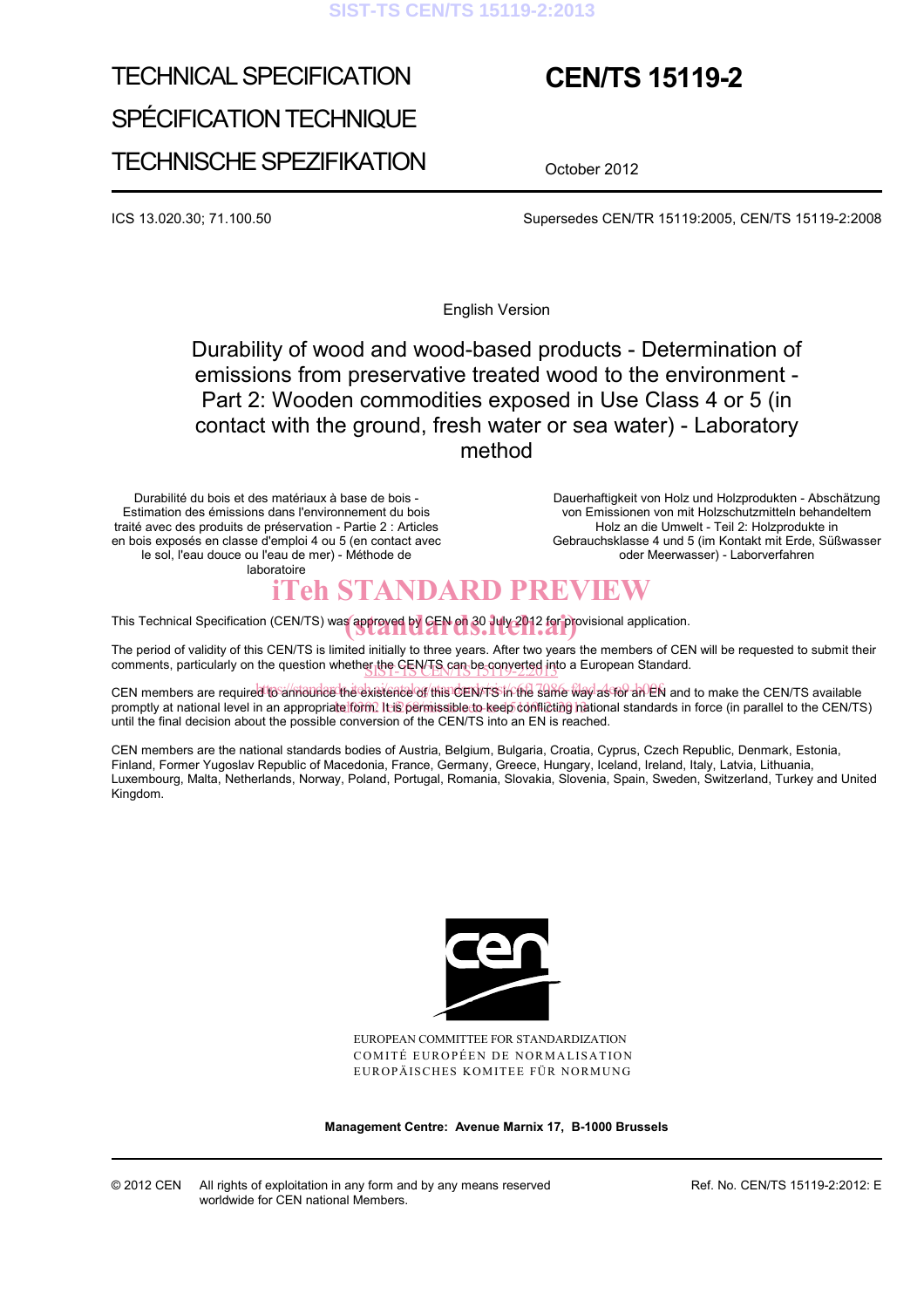### **SIST-TS CEN/TS 15119-2:2013**

## CEN/TS 15119-2:2012 (E)

## **Contents**

| 1     |  |  |  |
|-------|--|--|--|
| 2     |  |  |  |
| 2.1   |  |  |  |
| 2.2   |  |  |  |
| 2.3   |  |  |  |
| 2.3.1 |  |  |  |
| 2.3.2 |  |  |  |
| 2.4   |  |  |  |
| 2.4.1 |  |  |  |
| 2.4.2 |  |  |  |
| 2.4.3 |  |  |  |
| 2.5   |  |  |  |
| 2.5.1 |  |  |  |
| 2.5.2 |  |  |  |
| 2.6   |  |  |  |
| 2.6.1 |  |  |  |
| 2.6.2 |  |  |  |
| 2.6.3 |  |  |  |
| 2.6.4 |  |  |  |
| 2.6.5 |  |  |  |
| 2.7   |  |  |  |
| 2.7.1 |  |  |  |
| 2.7.2 |  |  |  |
| 2.7.3 |  |  |  |
| 2.7.4 |  |  |  |
| 2.7.5 |  |  |  |
| 2.8   |  |  |  |
| 2.8.1 |  |  |  |
| 2.8.2 |  |  |  |
| 2.8.3 |  |  |  |
| 2.8.4 |  |  |  |
| 2.9   |  |  |  |
| 2.9.1 |  |  |  |
| 2.9.2 |  |  |  |
| 3     |  |  |  |
|       |  |  |  |
|       |  |  |  |
|       |  |  |  |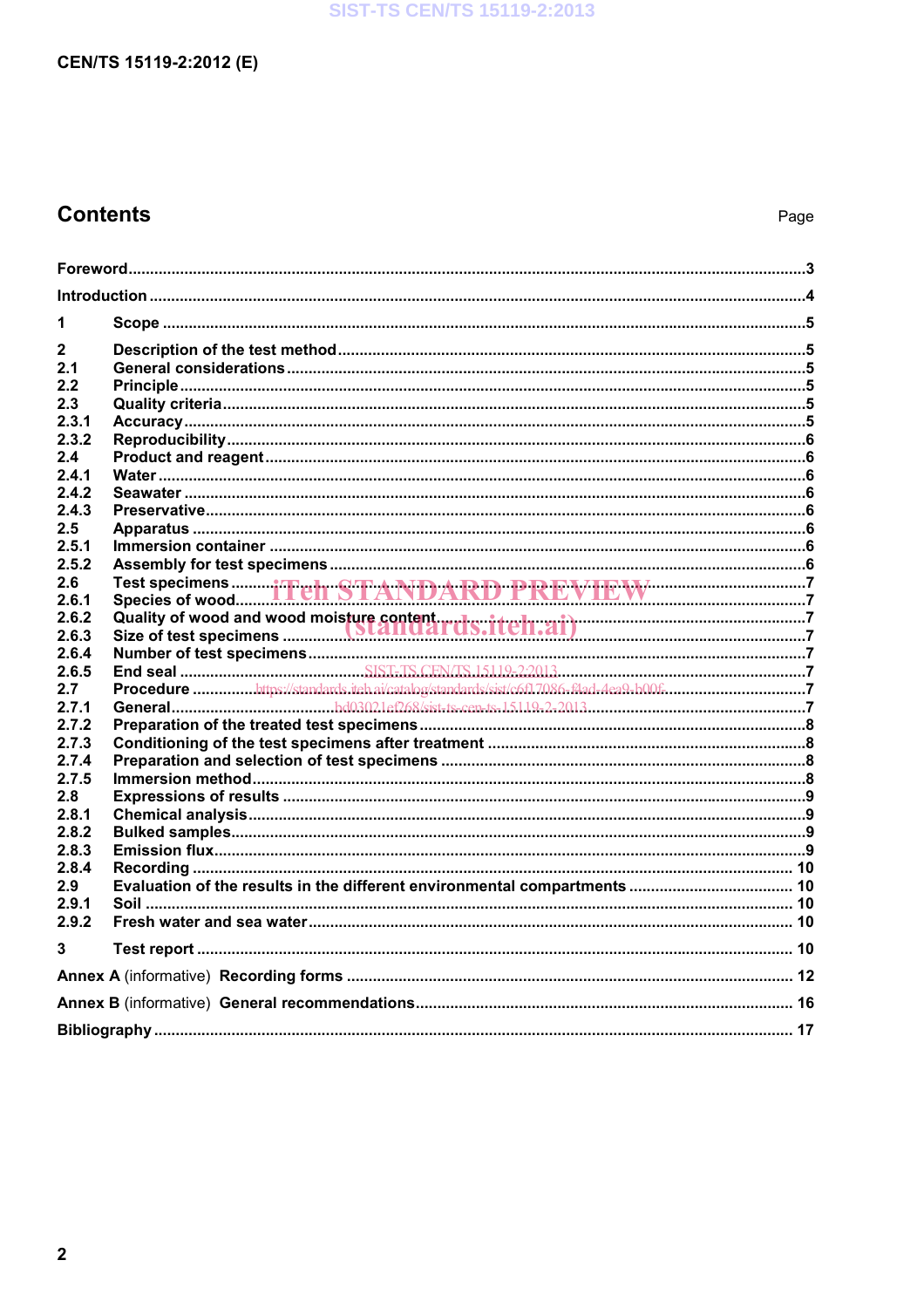### **Foreword**

This document (CEN/TS 15119-2:2012) has been prepared by Technical Committee CEN/TC 38 "Durability of wood and wood-based products", the secretariat of which is held by AFNOR.

Attention is drawn to the possibility that some of the elements of this document may be the subject of patent rights. CEN [and/or CENELEC] shall not be held responsible for identifying any or all such patent rights.

This document will supersede CEN/TR 15119:2005 and CEN/TS 15119-2:2008.

CEN/TS 15119 is composed of the following parts:

- *Part 1: Wood held in the storage yard after treatment and wooden commodities exposed in Use Class 3 (not covered, not in contact with the ground) — Laboratory method*;
- *Part 2: Wooden commodities exposed in Use Class 4 or 5 (in contact with the ground, fresh water or sea water) — Laboratory method*.

This document is a revision of Technical Specification published in 2008 in order to consider the OECD 313 which covers the same topic.

Compared to CEN/TS 15119-2:2008 the following modifications have been made:

- a) quality criteria for accuracy and reproducibility added in 2.3; (standards.iteh.ai)
- b) provisions for properties of the sea water used for the test added in 2.4.2; https://standards.iteh.ai/catalog/standards/sist/c6f17086-f4ad-4ea9-b00f-
- c) procedure for sealing of end  $\frac{1}{9}$ ref268/sist-ts-cen-ts-15119-2-2013;<br>c) procedure for sealing of end grain specified in more detail in 2.7.2;
- d) in 2.7.5.2 time intervals for replacement of the water specified and total testing time increased from 19 days to 29 days;
- e) reference to extrapolation of results to 1 year or 10 years deleted;
- f) recording forms in Annex A modified;
- g) Annex B for general recommendations added;
- h) Bibliography extended.

According to the CEN/CENELEC Internal Regulations, the national standards organisations of the following countries are bound to announce this Technical Specification: Austria, Belgium, Bulgaria, Croatia, Cyprus, Czech Republic, Denmark, Estonia, Finland, Former Yugoslav Republic of Macedonia, France, Germany, Greece, Hungary, Iceland, Ireland, Italy, Latvia, Lithuania, Luxembourg, Malta, Netherlands, Norway, Poland, Portugal, Romania, Slovakia, Slovenia, Spain, Sweden, Switzerland, Turkey and the United Kingdom.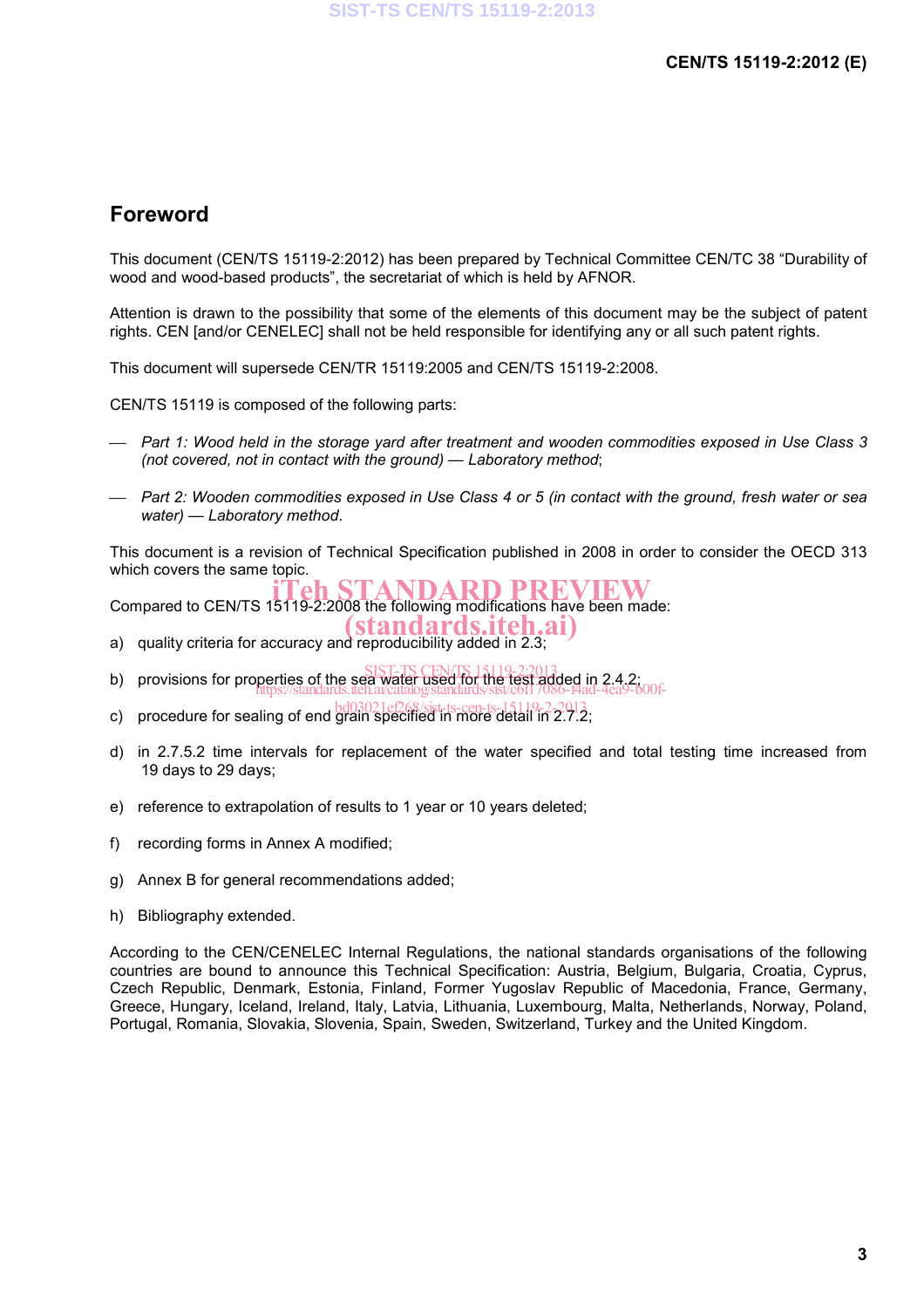#### **CEN/TS 15119-2:2012 (E)**

### **Introduction**

The emissions from preservative treated wood to the environment need to be quantified to enable an environmental risk assessment of the treated wood. This document describes a laboratory method for the estimation of emissions from preservative treated wood in the case where the preservative treated wood is not covered by a physical protection and is in contact with the ground, fresh water or seawater. There are three situations in this case where emissions could enter the environment:

- a) emissions from treated wood in contact with the ground. Use Class 4A. Emissions from the surface of the treated wood could enter the soil via the soil water;
- b) emissions from treated wood in contact with fresh water. Use Class 4B. Emissions from the surface of the treated wood could enter the water;
- c) emissions from treated wood in contact with sea water. Use Class 5. Emissions from the surface of the treated wood could enter the sea.

The method is a laboratory procedure for obtaining water samples (leachate) from treated wood in contact with water, at increasing time intervals (complete duration of 29 days). The quantities of emissions in the leachate are related to the surface area of the wood and the length of exposure, to estimate a flux in milligrams per square metre per day.

The quantity of emissions can be used in an environmental risk assessment of the treated wood.

# iTeh STANDARD PREVIEW (standards.iteh.ai)

SIST-TS CEN/TS 15119-2:2013 https://standards.iteh.ai/catalog/standards/sist/c6f17086-f4ad-4ea9-b00fbd03021ef268/sist-ts-cen-ts-15119-2-2013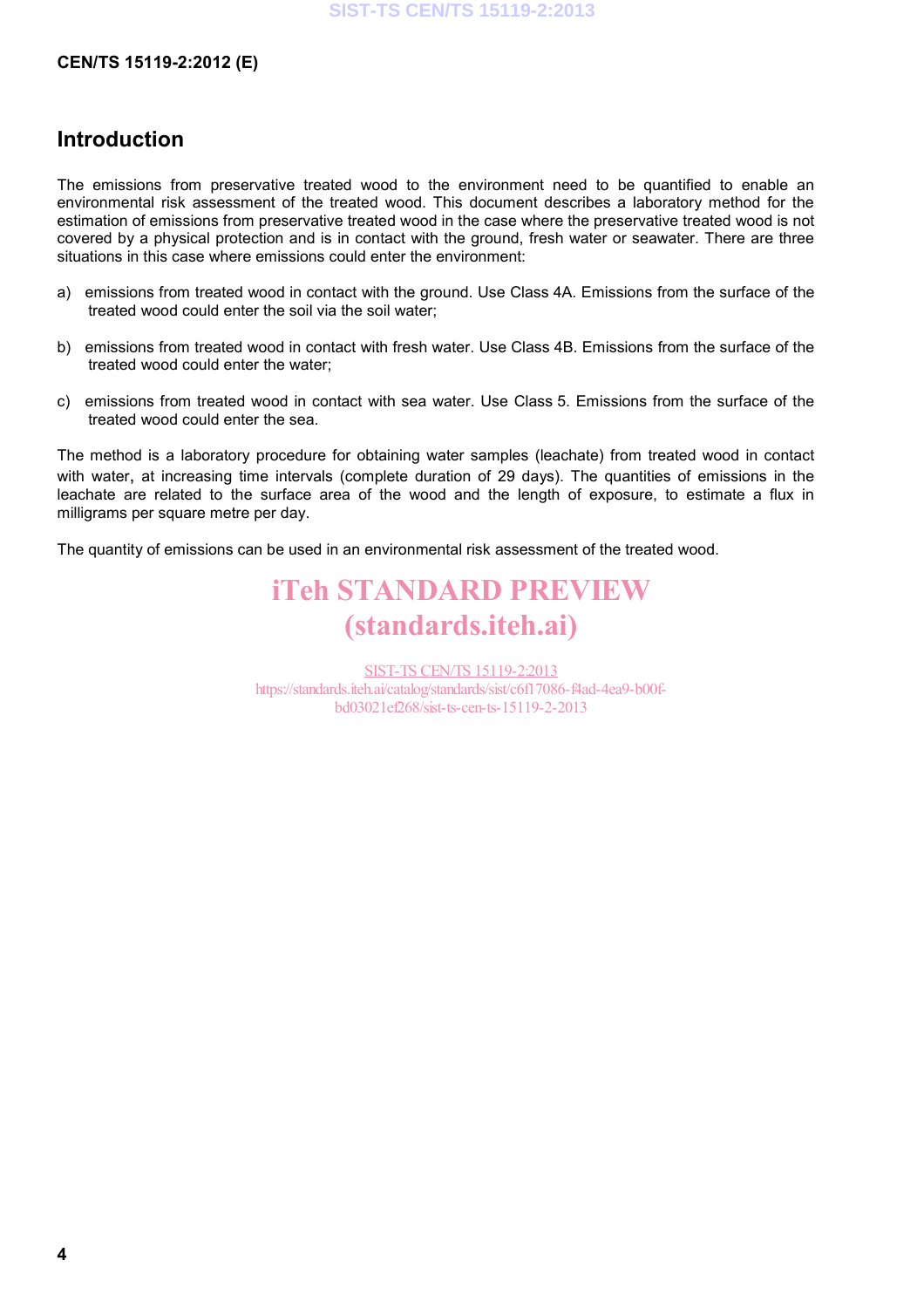### **1 Scope**

This Technical Specification specifies a laboratory method for obtaining water samples from treated wood which has been in conditions designated to simulate continuous contact with the ground or with water (use Class 4 or 5), at time intervals after exposure.

### **2 Description of the test method**

#### **2.1 General considerations**

The principal agent for causing emissions from wood exposed to soil is the soil water. The mechanism of leaching at the wood surface by the soil water is assumed to be identical in nature and severity to leaching from a wood surface in continuous contact with water.

The mechanism of leaching at the wood surface by fresh water is assumed to be identical in nature and severity to leaching from a wood surface by seawater.

The wood, in the case of wood treated with a wood preservative, shall be representative of commercially used wood. It shall be treated in accordance with the preservative manufacturer's instructions and in compliance with appropriate standards and specifications. The parameters for the post-treatment conditioning of the wood prior to the commencement of the test shall be stated.

The composition, amount and pH value of the water used in the test are important in determining the quantity,<br>content and nature of emissions from wood content and nature of emissions from wood.

# (standards.iteh.ai)

### **2.2 Principle**

#### SIST-TS CEN/TS 15119-2:2013

Water samples are <u>collected after continuoys contact.</u>with treated wood ab increasing time intervals. To simulate the emission of wood preservatives from wood that is exposed to continuous contact with water test specimens are immersed in water and samples of the water are collected at different intervals. The volume of water relative to the surface area exposed to the water is equivalent to the ratio found in wood exposed in service in some Use Class 4 situations (1 m<sup>3</sup> per 40 m<sup>2</sup> or 25 l per m<sup>2</sup>). The water (leachate) is collected and is chemically analysed at seven or more sample times over the 29 days; it is suitable for ecotoxicity testing. Emission rates in milligrams per square metre per day are calculated from analytical results. The sampling periods are recorded. Tests with untreated samples can be discontinued if there is no background detected in the first three data points.

### **2.3 Quality criteria**

#### **2.3.1 Accuracy**

The performance of the analytical method should be determined before conducting the test:

- 1) Accuracy;
- 2) Specificity;
- 3) Limit of detection;
- 4) Limit of quantification.

The testing is carried out with untreated references and with controlled water.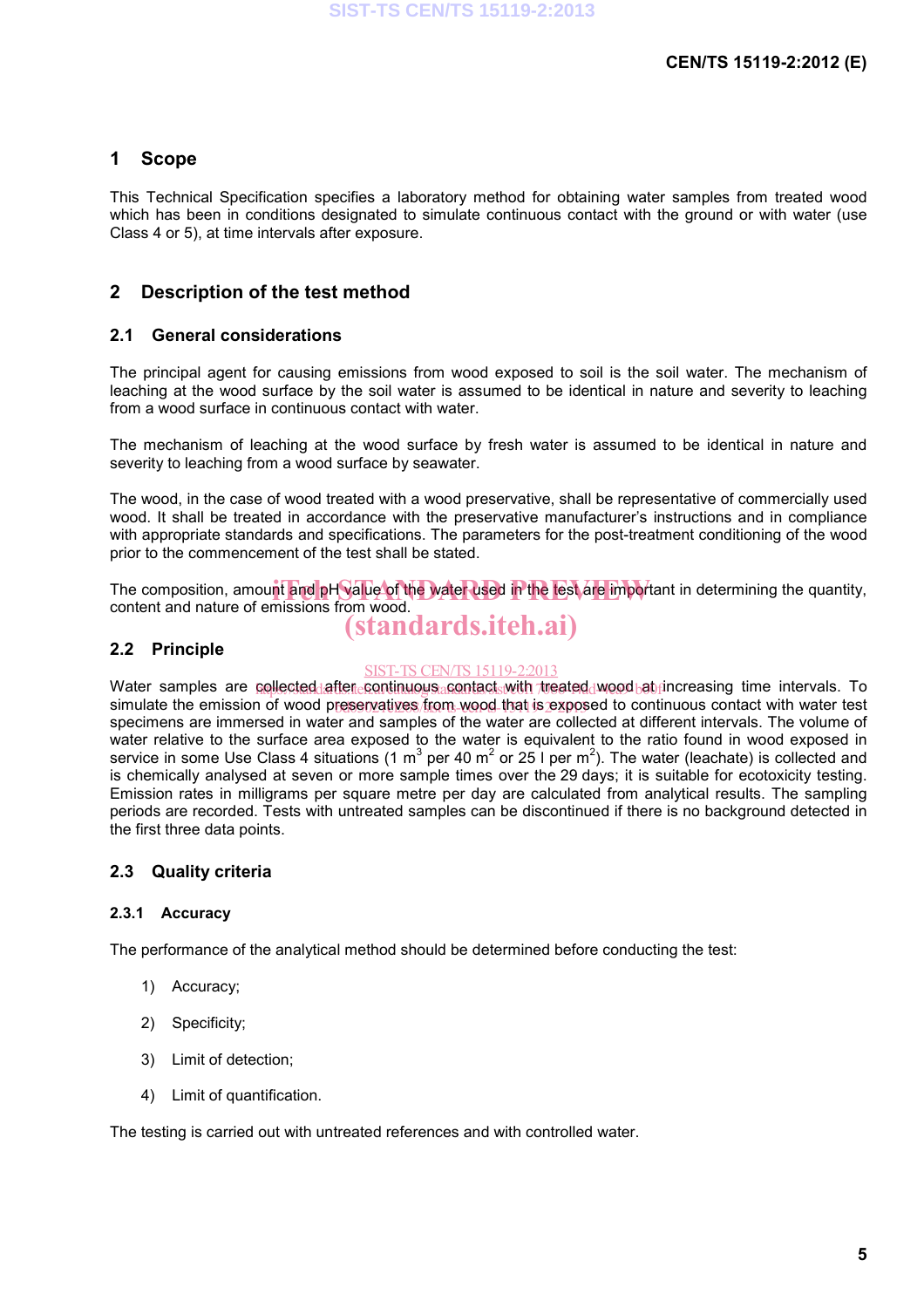#### **2.3.2 Reproducibility**

Two water samples are collected and analysed and the mean value is taken as the emission value. The reproducibility of the results within one laboratory and between different laboratories depends upon the immersion regime and the wood used as test specimens.

#### **2.4 Product and reagent**

#### **2.4.1 Water**

Fresh water and soil leaching scenarios: Water complying with grade 3 of EN ISO 3696 or water especially designed for environmental investigations is ideal. Deionised water can also be used. The pH value shall normally be in the range 5 to 7. The pH value shall not be adjusted unless special conditions might justify setting the pH to a specified value between 5 and 7.

Water temperature shall be  $(20 \pm 2)$  °C. The pH value and water temperature shall be stated in the test report.

#### **2.4.2 Seawater**

Seawater leaching scenarios: Synthetic seawater (e.g., ASTM D 1141 Substitute Ocean Water, without Heavy Metals) is recommended for use in the leaching test when wood exposed to seawater is to be evaluated. The water temperature shall be  $(20 \pm 2)$  °C and the measured pH and water temperature included in the test report.

#### **2.4.3 Preservative**  iTeh STANDARD PREVIEW

The identity of the preservative product used to treat the wood samples shall be stated in the test report. It shall state the name and other designation of the preservative, and the trade or common name of the active ingredient(s), substances of concern (as defined in the EU Directive 98/8/EC) or a generic description of co-<br>Segmentates and the concernition currenced in the UNIS 15119-2:2013 from a fit to incredients formulates and the composition expressed in terms of the mass fraction of each of the ingredients.<br>https://standards.iteh.ai/catalog/standards.iteh.ai/catalog/standards/sist/c6f17086-f4ad-4ea9-b00fgredients.

### **2.5 Apparatus**

bd03021ef268/sist-ts-cen-ts-15119-2-2013

#### **2.5.1 Immersion container**

The container shall be made of a material that is inert to water and the treated timber and large enough to allow the test specimens to have all their faces exposed to water and to contain sufficient water for the ratio of the exposed surface area of the test specimen to the volume of water to which it is exposed, to be 40 (i.e. 40 m<sup>2</sup> × m<sup>-3</sup> or 0,4 cm<sup>2</sup> × cm<sup>-3</sup>). The volume of water required is therefore 25 l per m<sup>2</sup> of exposed surface area of the test specimen (this is equivalent to 2,5 cm<sup>3</sup> per cm<sup>2</sup>).

EXAMPLE For example, for five wood test specimens 25 mm wide by 50 mm long, 15 mm thick, end sealed, where the surface area exposed to water is 200 cm<sup>2</sup> the volume of water required is 500 ml.

The container is covered in order to avoid water evaporations.

#### **2.5.2 Assembly for test specimens**

No equipment used to hold the test specimens below the level of the water shall be made of a material that will react with the water or the treated timber. The test samples should be restrained in a test frame which allows all 5 test specimens to be manoeuvred simultaneously and which allows free access of water to all surfaces.